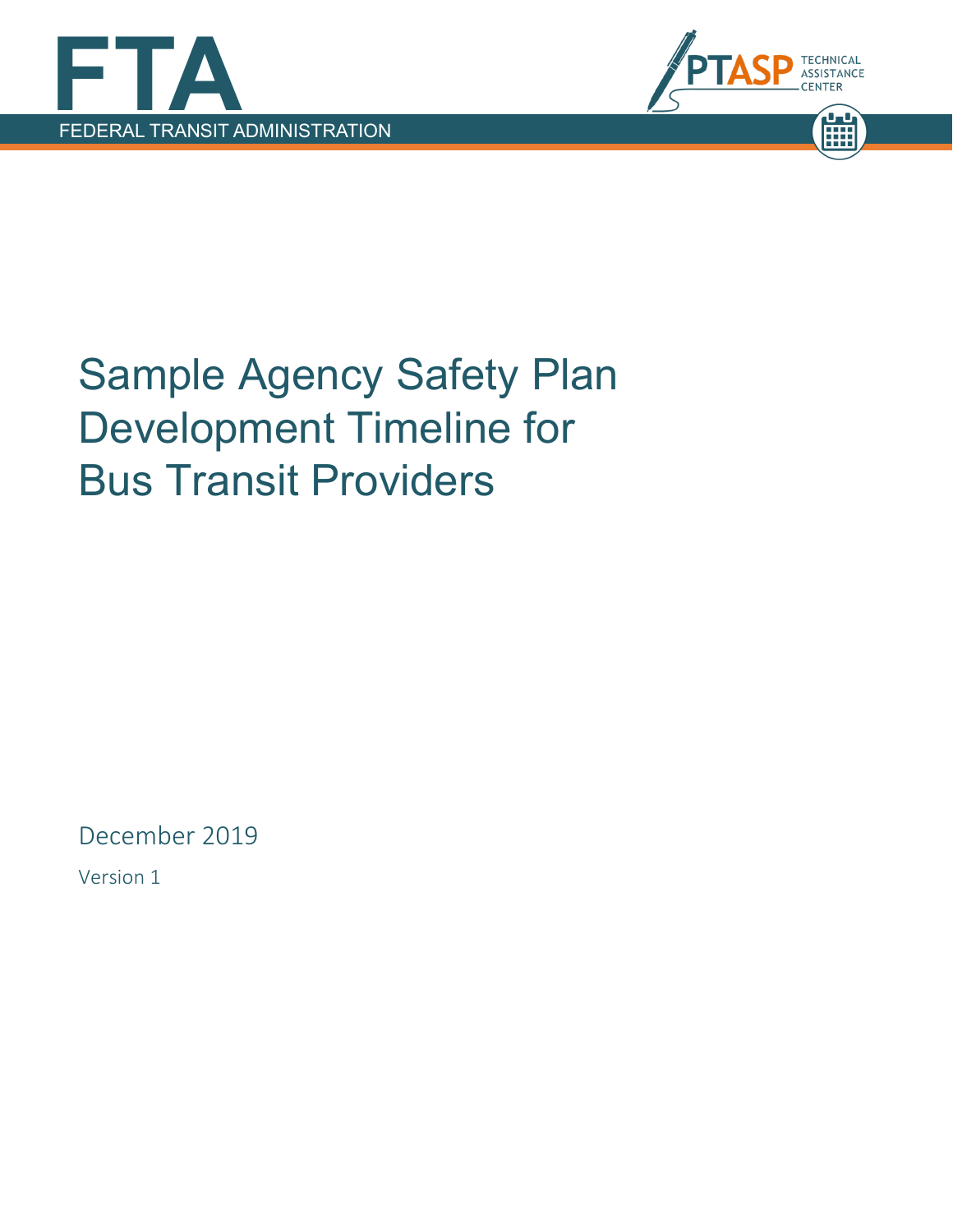# **FEDERAL TRANSIT ADMINISTRATION**

ASSISTANCE

**TECHNICAL** 

FTA's Public Transportation Agency Safety Plan (PTASP) regulation (49 CFR Part 673) requires all eligible operators to develop an Agency Safety Plan (ASP). This document provides a sample set of tasks and a timeline to support bus transit providers in drafting an ASP as required in FTA's PTASP regulation. The ASP must document the processes and activities related to implementation of a Safety Management System (SMS) at the agency. Multimodal transit providers that do not operate rail transit service overseen by a State Safety Oversight Agency (SSOA) or commuter rail service overseen by the Federal Railroad Administration (FRA), may also use this document to support their ASP and SMS development activities. *The identified tasks and milestones are provided for illustrative purposes to enhance readiness for FTA's July 20, 2020, compliance deadline.* [1](#page-1-0)

### Background

 $\overline{a}$ 

FTA's PTASP regulation applies to operators of public transportation systems that receive financial assistance under the FTA's Urbanized Area Formula Program at 49 U.S.C. 5307. Recipients or subrecipients of Federal financial assistance under 49 U.S.C. 5307 that operate 101 or more vehicles in peak revenue service across all fixed route modes and/or operate 101 or more

### ASP Requirements

### *The ASP must:*

- Be signed by the agency's Accountable Executive and approved by the Board of Directors (or an Equivalent Authority)  $(§ 673.11(a)(1))$
- Designate an Accountable Executive and Chief Safety Officer or SMS Executive (§ 673.23(d))
- Document processes and activities related to SMS (§ 673.11(a)(2))
- Include or reference a safety management policy statement with safety objectives, an employee safety reporting program, and authorities, responsibilities, and accountabilities for safety management (§ 673.23)
- Include performance targets based on the performance measures in the National Public Transportation Safety Plan (§ 673.11(a)(3))
- Address applicable requirements in FTA's Public Transportation Safety Program and the National Public Transportation Safety Plan  $(§ 673.11(a)(4))$
- Establish a process and timeline for conducting an annual review and update of the ASP (§ 673.11(a)(5))

### **Table 1: ASP Required Contents**

vehicles in revenue service during peak regular service in each non-fixed route mode and/or operate a rail fixed guideway public transportation system must develop, certify, and carry out an ASP to document the processes and activities related to SMS implementation and to address Part 673 requirements.

FTA's regulation also extends to small transit providers, defined as recipients or subrecipients of Section 5307 grant funds that operate 100 or fewer vehicles in revenue service during peak regular

<span id="page-1-0"></span> $1$  The guidance in this document is not legally binding in its own right and will not be relied upon by the Federal Transit Administration as a separate basis for affirmative enforcement action or other administrative penalty. Compliance with the guidance in this document (as distinct from existing statutes and regulations) is voluntary only, and noncompliance will not affect rights and obligations under existing statutes and regulations.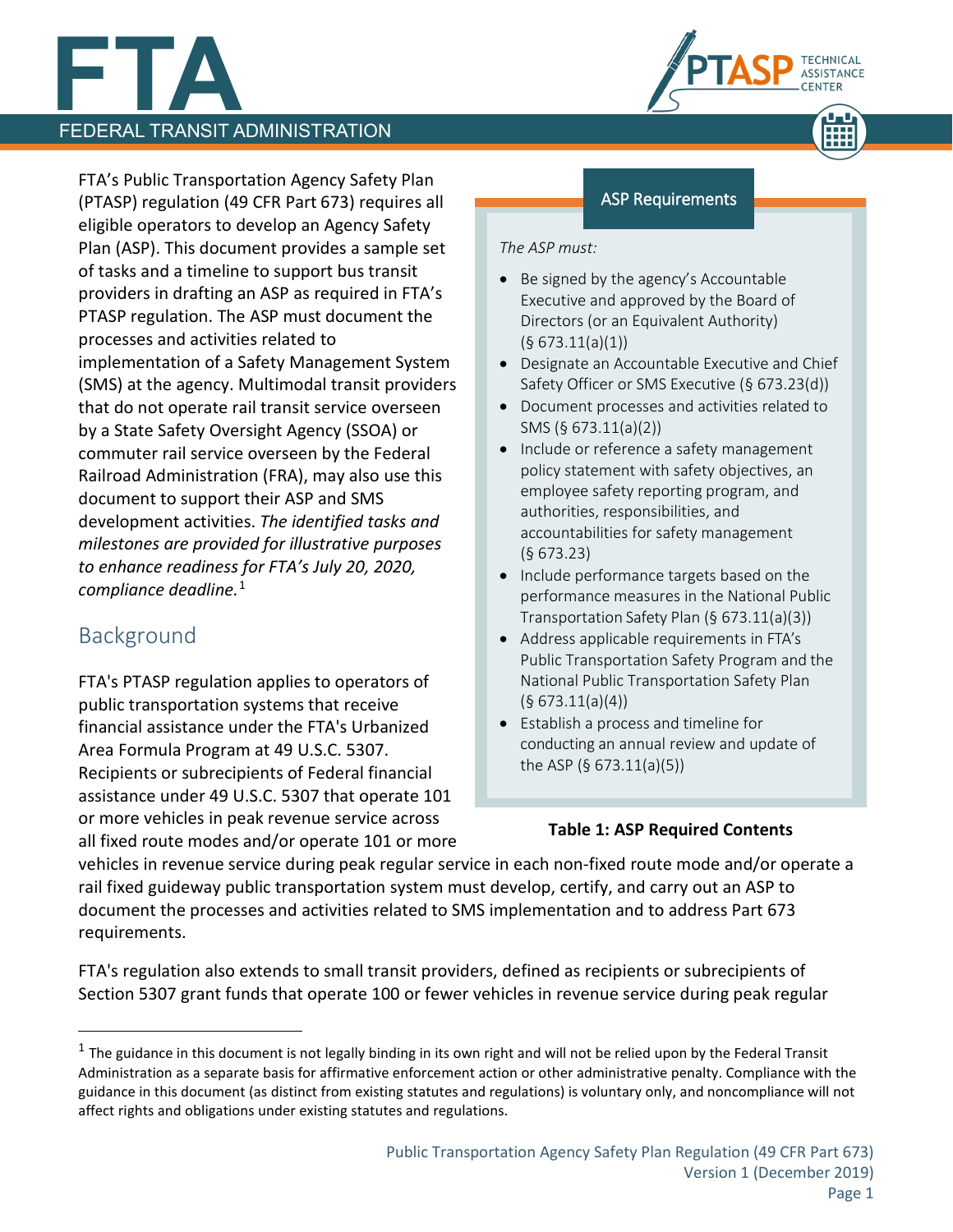## **FEDERAL TRANSIT ADMINISTRATION**



service across all fixed route modes and operates 100 or fewer vehicles in revenue service during peak regular service in each non-fixed route mode. Transit operators that provide rail transit service are excluded from this definition, regardless of size.

State Departments of Transportation (DOT) may draft and certify ASPs for small transit providers, or small transit providers may opt out of a State-developed plan (§ 673.11(d)). To opt-out, a small provider must notify the State DOT that it will draft its own plan. Whether a small provider develops its own plan or a State DOT drafts the plan for the agency, the small transit provider must carry out and update the plan.

For bus transit providers drafting and certifying their own ASPs, Table 1 provides an overview of FTA's ASP requirements. Transit providers developing their own ASPs may operate in mid-sized and large urban areas. Depending on the size of the provider, more than one level of operational management and a full-time Chief Safety Officer (CSO) must be considered. These transit providers may also operate other modes of service, including paratransit, vanpool, commuter bus, rail transit, and commuter rail service.

Multimodal transit agencies can decide whether to develop and implement one ASP for the entire agency, or separate plans for each mode. If the agency develops one joint plan, SSOA approval would only apply to the rail transit portion, unless otherwise required under State law. Agencies may want to use the same SMS processes for all modes; however, the SSOA may require changes or enhancements of SMS processes for rail transit beyond PTASP regulation requirements, which the agency may choose not to apply to its other modes.

Due to different levels of data and information protections, FTA discourages the inclusion of modes overseen by other Federal entities in the ASP. For example, FRA's statutory and regulatory framework for rail safety provides data protection for safety plans; FTA's statutory and regulatory framework does not. Combining an ASP with an FRA-regulated safety plan may result in a loss of the FRA data protection for the rail safety content covered by the FRA.

### Roles and Responsibilities

As specified in § 673.11, a bus transit provider responsible for developing and implementing its ASP by July 20, 2020:

- Can develop a single plan or separate plans for each mode of transit service;
- Is responsible for developing and carrying out an SMS that complies with FTA's PTASP regulation, and is documented in its ASP; and
- Is responsible for carrying out and annually reviewing its ASP and updating the ASP as needed.

FTA has developed a template that bus transit providers can use to document their ASPs (available here: [https://www.transit.dot.gov/regulations-and-guidance/safety/public-transportation-agency-](https://www.transit.dot.gov/regulations-and-guidance/safety/public-transportation-agency-safety-program/ptasp-template-bus)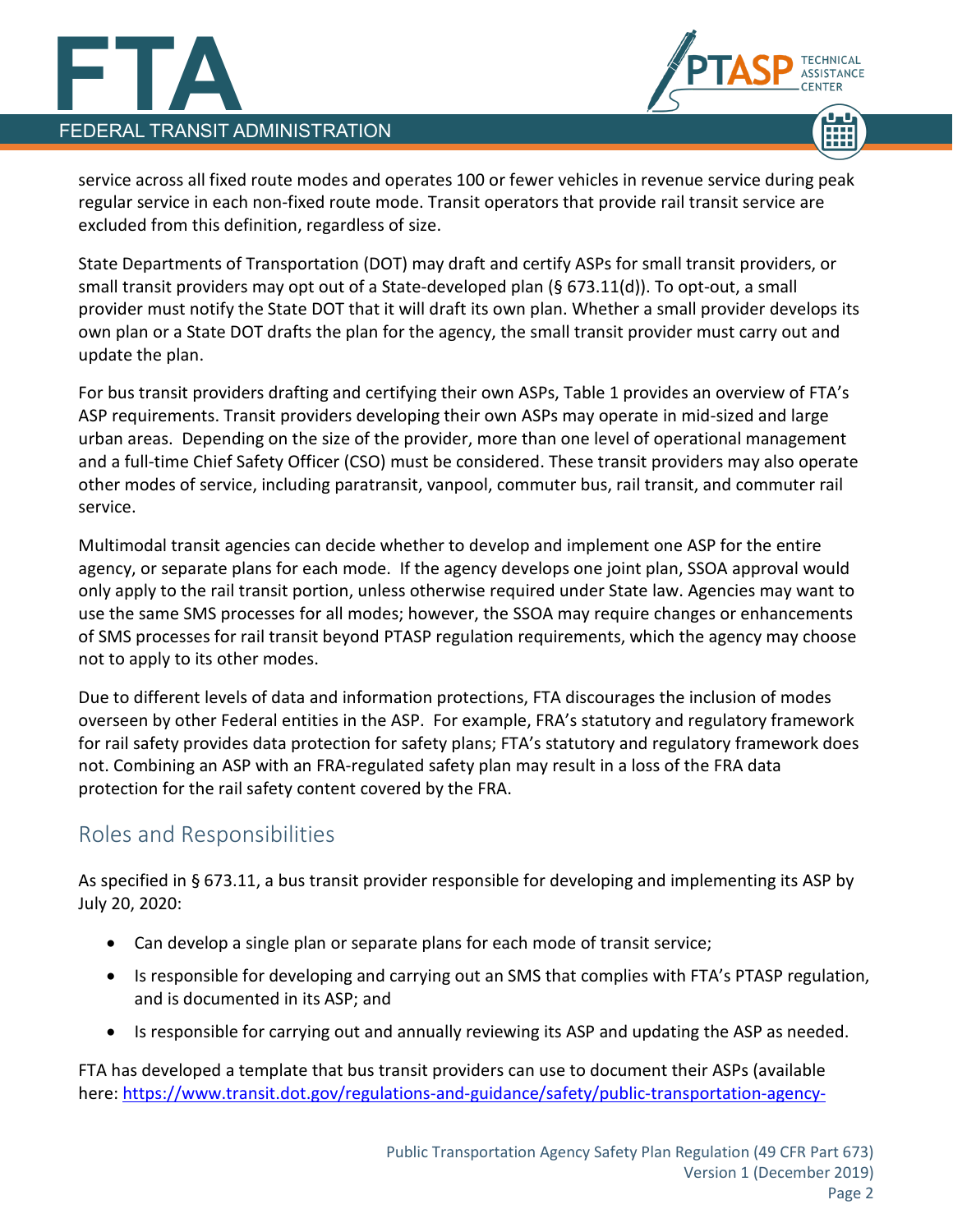## **FEDERAL TRANSIT ADMINISTRATION**

[safety-program/ptasp-template-bus\)](https://www.transit.dot.gov/regulations-and-guidance/safety/public-transportation-agency-safety-program/ptasp-template-bus); however, it is up to each agency to determine the format for its safety plan. If a bus transit provider or multimodal agency chooses to use its own format, it may be helpful to review FTA's ASP review checklist (available here: [https://www.transit.dot.gov/regulations](https://www.transit.dot.gov/regulations-and-guidance/safety/public-transportation-agency-safety-program/ptasp-checklist-bus)[and-guidance/safety/public-transportation-agency-safety-program/ptasp-checklist-bus\)](https://www.transit.dot.gov/regulations-and-guidance/safety/public-transportation-agency-safety-program/ptasp-checklist-bus) to ensure all Part 673 elements are addressed.

ASSISTANCE

When developing an ASP for one or more modes, the public transportation agency can use funds from FTA grant programs to cover the costs of plan development, including:

- § 5307 Urbanized Area Formula Grants,
- § 5309 Capital Investment Grants,
- § 5337 State of Good Repair, and
- § 5339 Bus and Bus Facilities.

If the transit agency is a recipient or subrecipient of Section 5307 funds and contracts with another entity to provide bus transit service, paratransit service, or multiple modes of service, the recipient or subrecipient is still responsible for ensuring that each of the requirements of Part 673 is satisfied, including specific safety roles and responsibilities. Ultimately, each FTA recipient or subrecipient is responsible for ensuring compliance with Part 673 and certifying compliance annually—not a contractor. The transit agency may request that a contractor draft a plan, but the transit agency, as the recipient or subrecipient, is still ultimately responsible for the plan.

FTA will monitor development and implementation of ASPs by transit bus providers and multimodal agencies through its Triennial Review program. FTA will provide additional information and guidance as it becomes available.

While there are numerous approaches to developing an ASP, many agencies will rely on their CSO and Safety Department to lead the ASP development effort. As specified in § 673.23(d)(2), the CSO "has the authority and responsibility for day-to-day implementation and operation of an agency's SMS." Multimodal agencies operating both rail and bus systems may have one CSO or separate CSOs for bus and rail, if both CSOs have a direct line of reporting to the Accountable Executive.

### Illustrative Timeline with Milestones

To support public transit providers and multimodal agencies in complying with the PTASP regulation, and meeting the July 20, 2020, deadline, **Table 2 of this document provides an illustrative timeline with activities and milestones for consideration***. Use of this document is not required; it is provided as one possible approach to ensuring readiness to meet the Part 673 ASP compliance deadline*.

This sample timeline begins on December 1, 2019, and concludes on July 20, 2020. The sample timeline includes the following types of activities: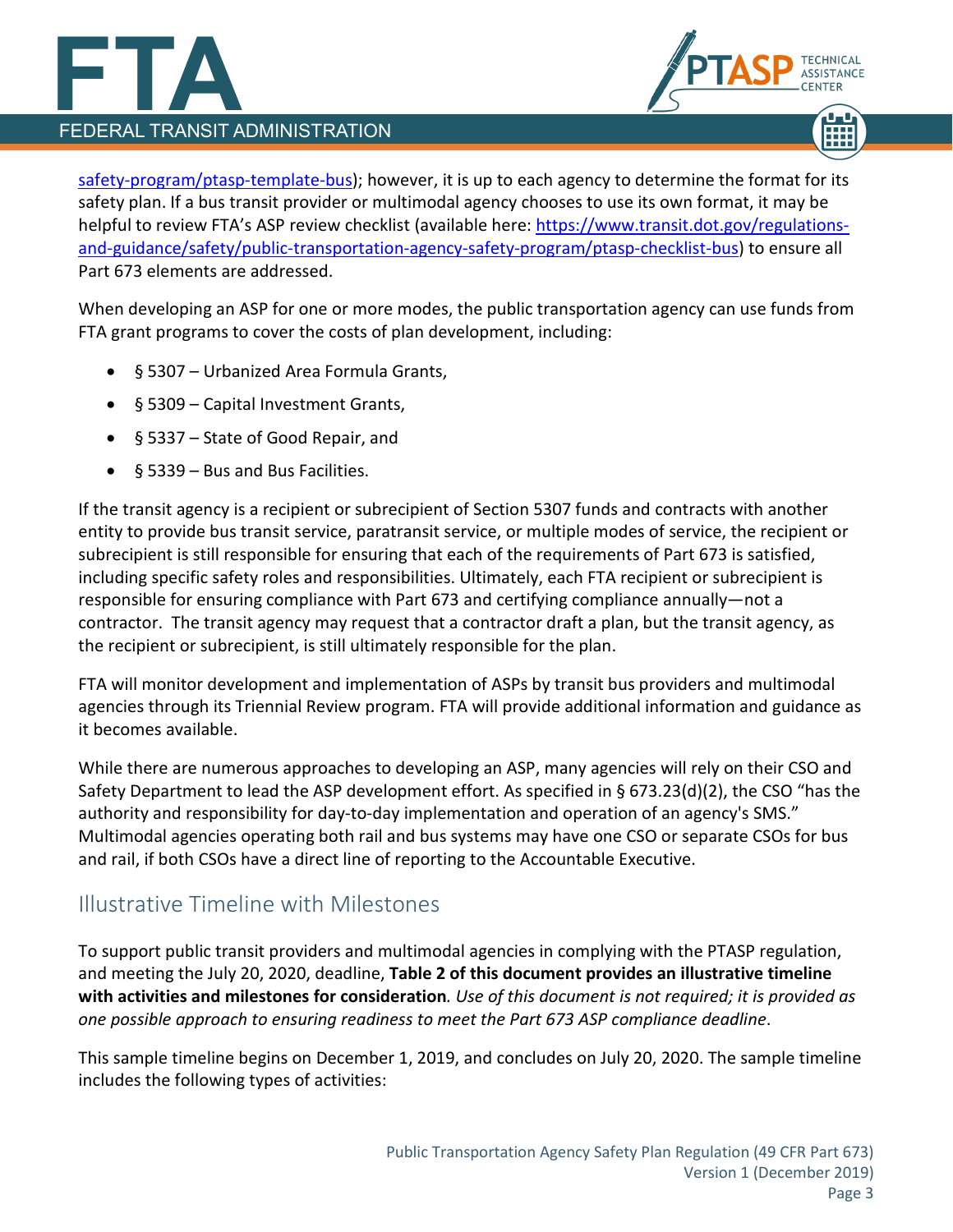



- Establishment of authorities, accountabilities, and responsibilities for ASP and SMS development and implementation;
- Frequent leadership briefings;
- Use of FTA's PTASP Technical Assistance Center (TAC);
- ASP/SMS scoping meetings and schedule development;
- Agency-wide communication and outreach on ASP/SMS development;
- Working sessions with a range of stakeholders to review existing agency safety management practices and identify new ones needed to address the PTASP regulation;
- Documentation of existing processes that address FTA's PTASP regulation and development of new processes and activities, as necessary or appropriate, to address gaps;
- Development of initial draft ASP and circulation for comments, including to FTA's PTASP TAC;
- Resolution of comments and development of final draft ASP;
- Issuance of signed and approved ASP; and
- Beginning SMS implementation.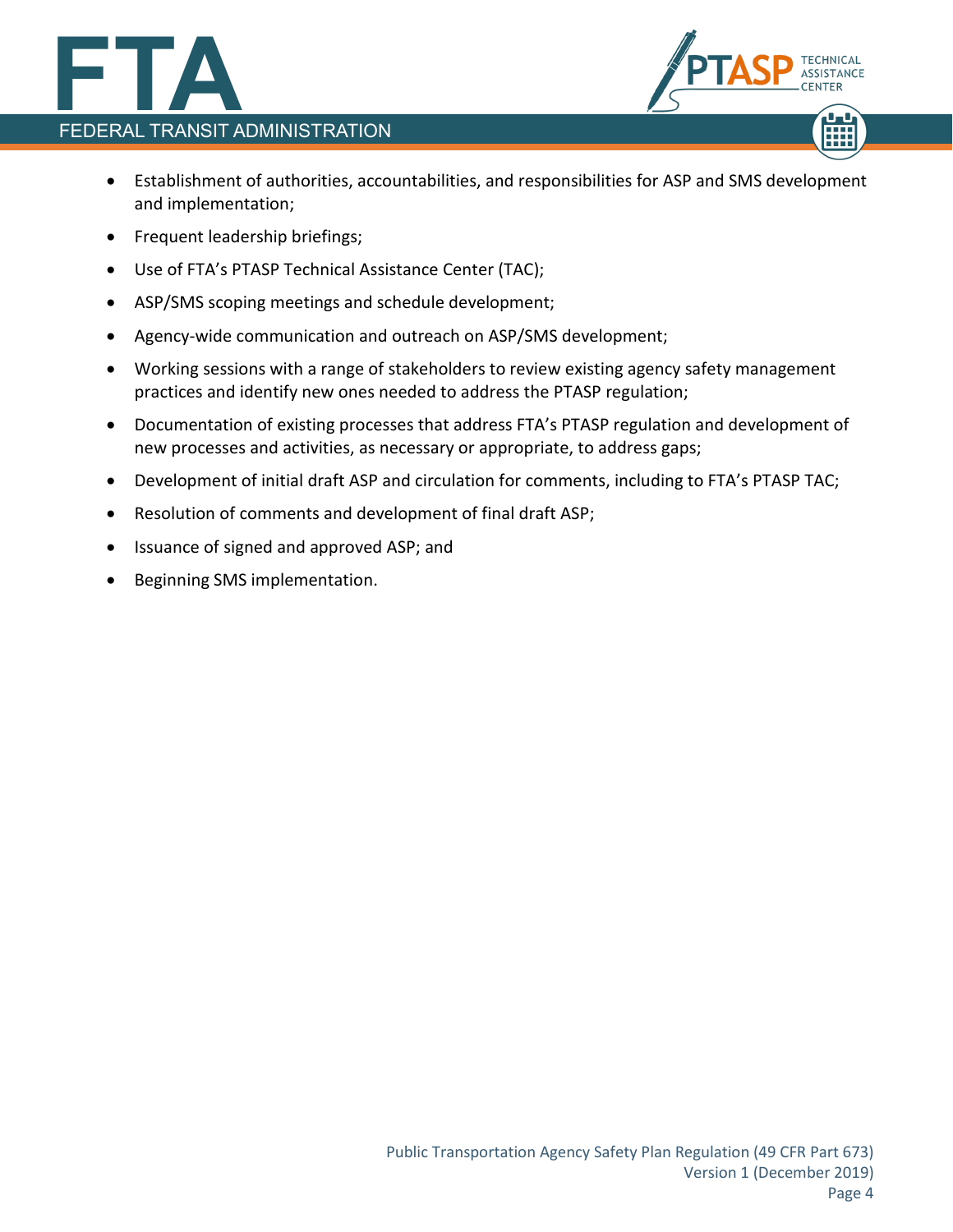



### **Table 2: Sample Tasks, Activities and Timeline for Large Bus Transit Providers**

| <b>Date</b>   | <b>ASP Development Status</b>  | <b>Major Tasks and Activities</b>                                                                                                                                                                                                                                                                                                                                                                                                                                                                                                                                                                                                                                                                                                                                                                                                                                    |
|---------------|--------------------------------|----------------------------------------------------------------------------------------------------------------------------------------------------------------------------------------------------------------------------------------------------------------------------------------------------------------------------------------------------------------------------------------------------------------------------------------------------------------------------------------------------------------------------------------------------------------------------------------------------------------------------------------------------------------------------------------------------------------------------------------------------------------------------------------------------------------------------------------------------------------------|
| December 2019 | Getting started                | Brief Agency Leadership and Executive<br>$\checkmark$<br>Management team on PTASP requirements<br>Identify roles and responsibilities for ASP<br>$\checkmark$<br>development and implementation, per §<br>$673.23(d)$ :<br><b>Accountable Executive</b><br>$\circ$<br>CSO or SMS Executive<br>$\circ$<br>Agency Leadership and Executive<br>$\circ$<br>Management<br><b>Key Staff</b><br>$\circ$                                                                                                                                                                                                                                                                                                                                                                                                                                                                     |
|               |                                | Identify other staff and/or contractors who may<br>$\checkmark$<br>support ASP and SMS development and<br>implementation, and finalize work plan<br>Establish agency lead(s) for ASP development<br>✓<br>$\checkmark$ Finalize ASP development team(s)<br>Ensure team(s) review resources available at<br>$\checkmark$<br>FTA's PTASP Technical Assistance Center, see:<br>https://www.transit.dot.gov/PTASP-TAC,<br>including FTA's Bus Transit ASP Template and<br>Resource Guide and SMS webinars and<br>workshops materials<br>Ensure team(s) complete ASP and/or SMS<br>$\checkmark$<br>training, such as SMS Awareness<br>(https://www.transit.dot.gov/regulations-and-<br>guidance/safety/sms-awareness-course) and the<br>Roadmap to Developing an Agency Safety Plan<br>for Bus Transit Agencies (https://tsi-<br>dot.csod.com/client/tsi-dot/default.aspx) |
| January 2019  | Develop initial ASP<br>outline | $\checkmark$ Conduct initial ASP development scoping<br>meeting(s)<br>Develop schedule for ASP development and final<br>✓<br>sign-offs<br>$\checkmark$ Adopt FTA's PTASP Template for Bus Transit or<br>establish outline for agency's ASP<br>Brief Accountable Executive on ASP development<br>$\checkmark$<br>status and schedule                                                                                                                                                                                                                                                                                                                                                                                                                                                                                                                                  |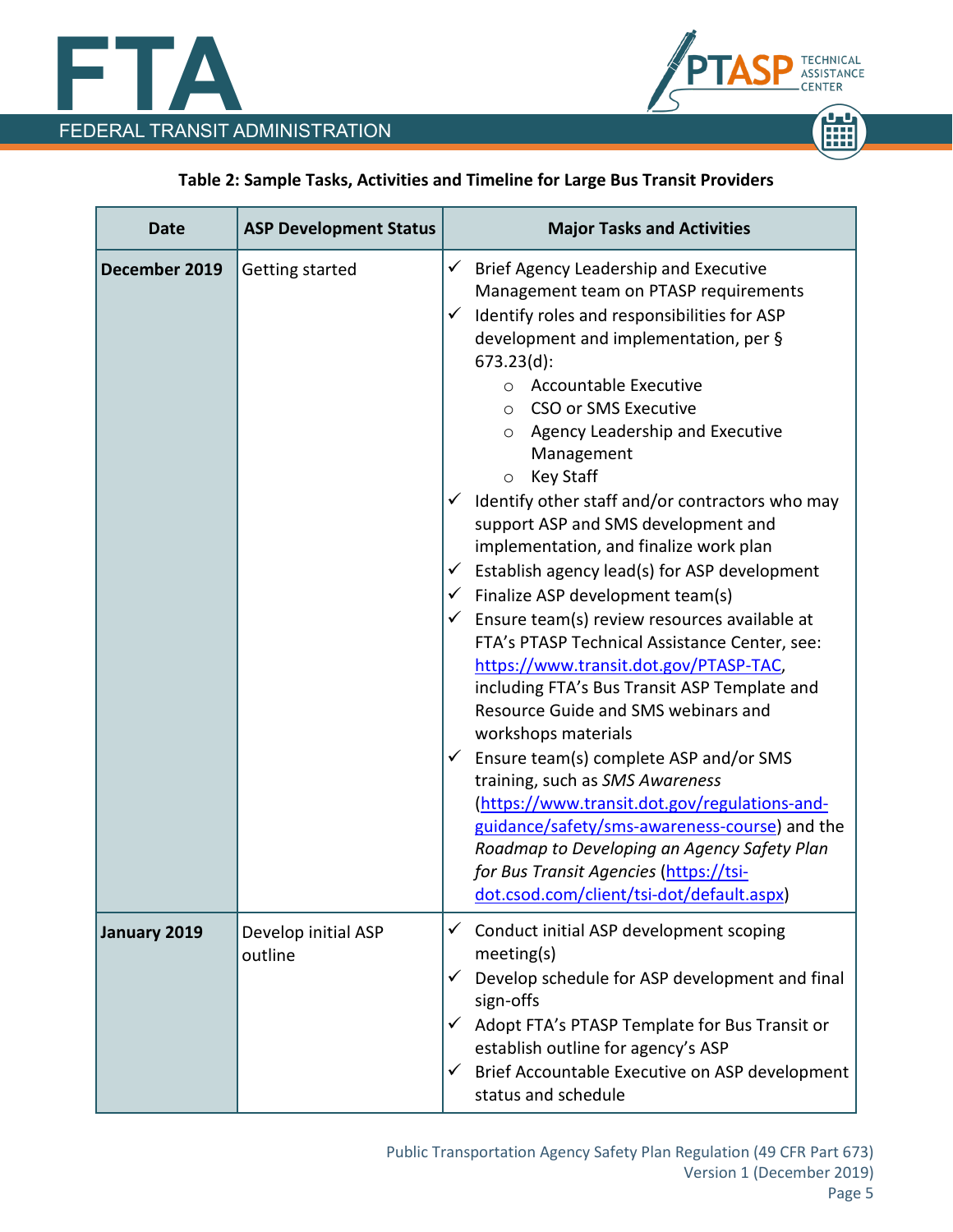





| <b>Date</b>       | <b>ASP Development Status</b>                                                                       | <b>Major Tasks and Activities</b>                                                                                                                                                                                                                                                                                                                                                                                                                                                                                                                                                                                                                                                                                                                         |
|-------------------|-----------------------------------------------------------------------------------------------------|-----------------------------------------------------------------------------------------------------------------------------------------------------------------------------------------------------------------------------------------------------------------------------------------------------------------------------------------------------------------------------------------------------------------------------------------------------------------------------------------------------------------------------------------------------------------------------------------------------------------------------------------------------------------------------------------------------------------------------------------------------------|
|                   |                                                                                                     | Develop and communicate plan for ASP<br>$\checkmark$<br>development and implementation<br>Agency-wide announcement from Accountable<br>$\checkmark$<br>Executive regarding the initiation of ASP<br>development activities and schedule (highlighting<br>the July 20, 2020, schedule)                                                                                                                                                                                                                                                                                                                                                                                                                                                                     |
| February 2019     | Complete basic research<br>and gather stakeholder<br>input                                          | Schedule meetings and work sessions with the<br>$\checkmark$<br>key stakeholder groups to include in ASP and<br>SMS design and development<br>Interview stakeholders and observe transit<br>✓<br>operations<br>Request copies of stakeholder policies,<br>$\checkmark$<br>procedures, rules, manuals, etc.<br>$\checkmark$ Clarify how stakeholders monitor safety<br>performance<br>Clarify existing reports and data available to<br>$\checkmark$<br>support the agency's SMS<br>Meet with union officials and frontline<br>✓<br>employees to discuss the ASP and solicit<br>information and recommendations<br>$\checkmark$ Brief the Accountable Executive on progress and<br>brief the Board of Directors regarding ASP<br>requirements and schedule |
| <b>March 2020</b> | Identify and document<br>existing programs and<br>activities that can<br>support ASP<br>development | Conduct ASP team(s) work sessions to review<br>$\checkmark$<br>existing policies, procedures, rules, manuals,<br>requirements, etc.<br>$\checkmark$ Establish library of materials to be referenced in<br>ASP development<br>Develop emails, memorandums, or presentations<br>$\checkmark$<br>documenting existing elements that support ASP<br>development and implementation<br>$\checkmark$ Identify gaps where existing processes do not<br>address the PTASP regulation or the agency's<br>needs for safety management<br>Brief the Accountable Executive and Agency<br>$\checkmark$<br>Leadership on results                                                                                                                                        |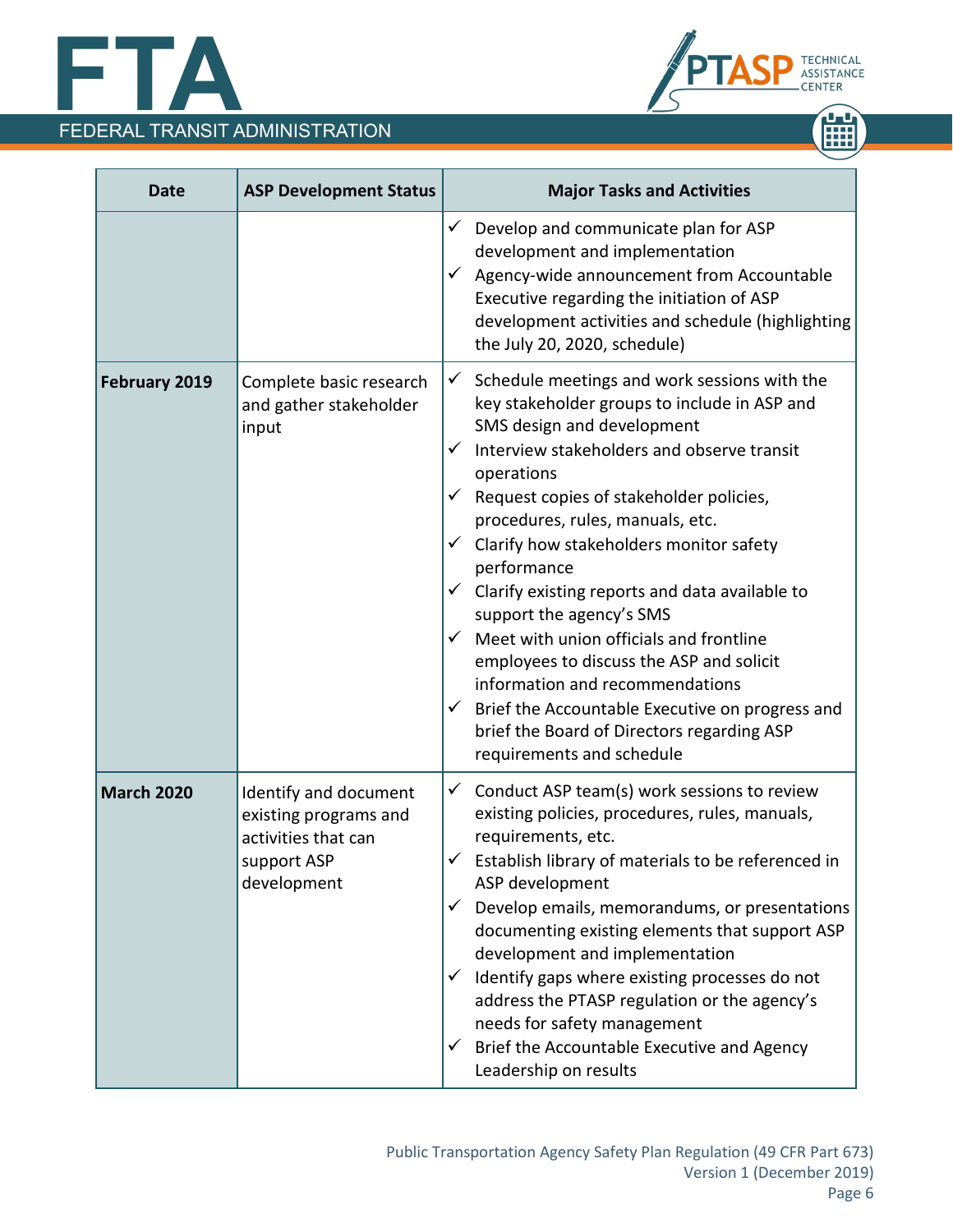



| <b>Date</b>                  | <b>ASP Development Status</b>                                                                                | <b>Major Tasks and Activities</b>                                                                                                                                                                                                                                                                                                                                                                                                                                                                                                                                                              |
|------------------------------|--------------------------------------------------------------------------------------------------------------|------------------------------------------------------------------------------------------------------------------------------------------------------------------------------------------------------------------------------------------------------------------------------------------------------------------------------------------------------------------------------------------------------------------------------------------------------------------------------------------------------------------------------------------------------------------------------------------------|
| <b>April 2020</b>            | Identify, develop, and<br>document new<br>processes, activities, and<br>tools to address new<br>requirements | Conduct working sessions to develop processes<br>✓<br>and activities to address gaps in meeting the<br>PTASP regulation or SMS development<br>New processes and procedures may be<br>$\circ$<br>kept simple and clear at this stage<br>Engage the agency's processes for soliciting input<br>and review of changes to existing processes or<br>development of new processes<br>Document or summarize proposed changes and<br>✓<br>new processes and activities in email,<br>memoranda, presentations, or meeting minutes<br>Brief the Accountable Executive on new<br>✓<br>processes developed |
| <b>April and May</b><br>2020 | Complete initial Draft of<br><b>ASP</b>                                                                      | Develop initial draft ASP, using FTA's template or<br>✓<br>agency's outline<br>Be sure to reference existing and newly<br>$\circ$<br>developed policies, processes,<br>procedures, or activities, to the extent<br>appropriate<br>Reach out to FTA's PTASP TAC to schedule a<br>review of your initial draft ASP or to conduct a<br>technical assistance session<br>Schedule meeting with Board of Directors to<br>✓<br>approve the ASP by July 20, 2020<br>Brief the Accountable Executive on progress<br>$\checkmark$                                                                        |
| <b>May 2020</b>              | Obtain stakeholder<br>comments and complete<br>revised draft of ASP                                          | $\checkmark$ Complete revised draft ASP<br>Meet with stakeholders to review ASP contents<br>and solicit additional comments<br>Develop final ASP<br>Create presentation for Accountable Executive<br>and Board of Directors to walk through the ASP<br>Finalize communication and rollout strategy<br>$\checkmark$<br>regarding the final ASP                                                                                                                                                                                                                                                  |